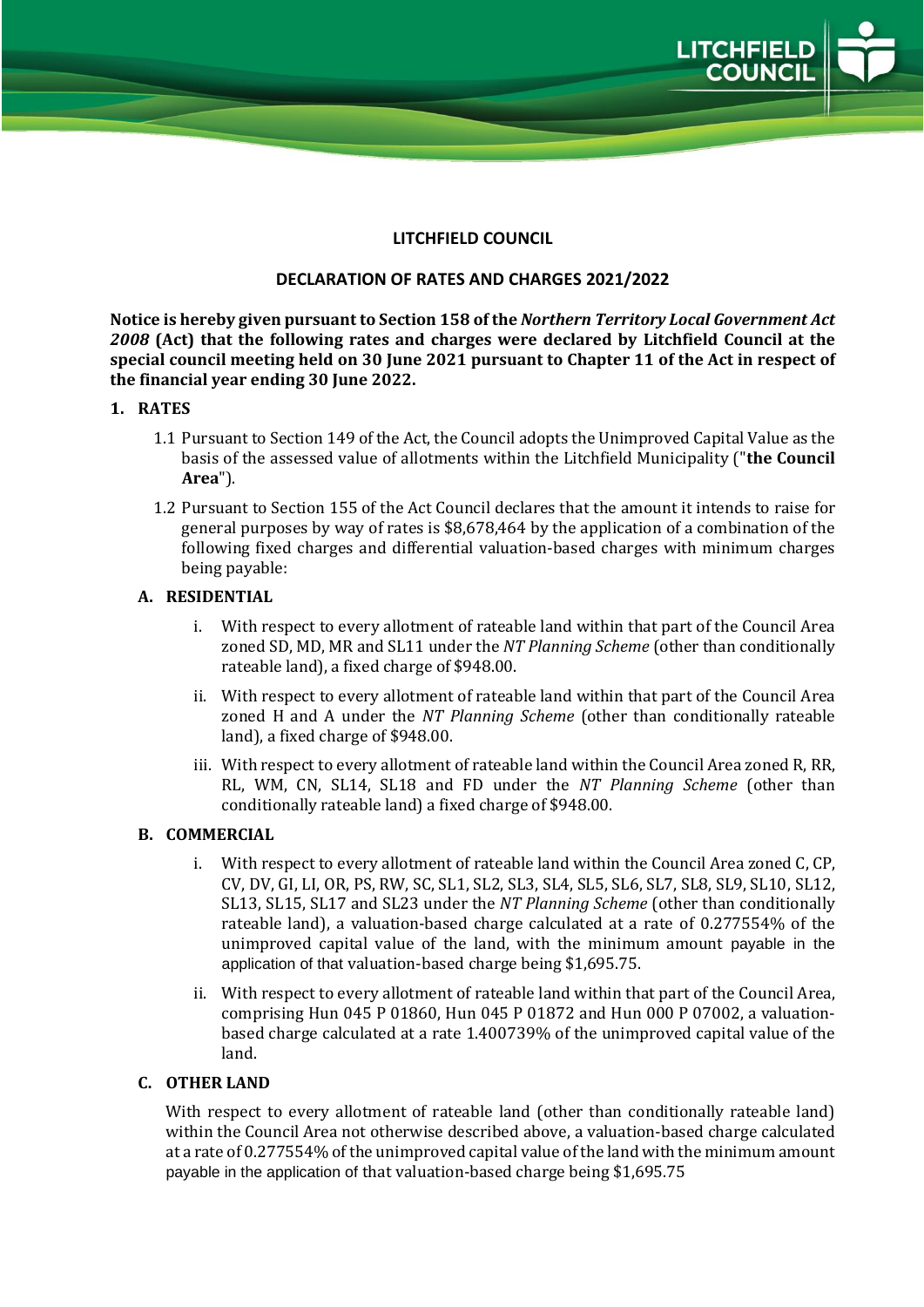#### **D. MINING TENEMENTS**

With respect to every allotment of conditionally rateable land within the Council Area occupied under a mining tenement, a valuation-based charge calculated at a rate of 0.3475% of the unimproved capital value of the land with the minimum amount payable in the application of that valuation-based charge being \$890.96.

### **E. PASTORAL LEASES**

With respect to every allotment of conditionally rateable land within the Council Area comprising a pastoral lease as defined in the *Pastoral Land Act*, a valuation-based charge calculated at a rate of 0.0306% of the unimproved capital value of the land held under the pastoral lease, with the minimum amount payable in the application of that valuation-based charge being \$376.45.

### **2. CHARGES**

Pursuant to Section 157 of the Act, the Council declares a Waste Management Charge:

- i. The purpose for which this Charge is imposed is to enable and assist Council to meet the cost of the waste disposal services, including management and operation of the three waste transfer stations, which Council provides for the benefit of all rateable land within the Council Area, other than the land described in paragraph 2 iv below, and the occupiers of such land.
- ii. The amount to be raised by this Charge is \$3,051,400.
- iii. The amount of the Charge declared is \$380.00 per allotment.
- iv. The Charge will be levied on all rateable land within the Council Area with the exception of allotments within that part of the Council area zoned C, CP, CV, DV, GI, LI, OR, PS, RW, SC, SL1, SL2, SL3, SL4, SL5, SL6, SL7, SL8, SL9, SL10, SL12, SL13, SL15, SL17 and SL23 under the *NT Planning Scheme* and including the allotments identified in B ii above and any properties classified as a Mining Tenement or a Pastoral Lease.

## **SPECIAL RATE – SR2022(a)**

**Notice is hereby given pursuant to Section 156 of the Act that Special Rates were declared by Litchfield Council at the General council meeting held on 30 June 2021 pursuant to Chapter 11 of the Local Government Act in respect of the financial year ending 30 June 2022.**

- **A. Special Rate – SR2022(a)**
	- **i.** The purpose for which Special Rate SR2022(a) is to be imposed is to defray the expense of sealing roads within the part of the Council Area, which will be for the benefit of those allotments within this area as described in paragraph A.vi below.
	- **ii.** The amount to be raised by the Special Rate SR2022(a) for the financial year ending 30 June 2022 is \$63,349.
	- **iii.** Special Rate SR2022(a) is \$4,873.
	- **iv.** Special Rate SR2022(a) is payable by 30 June 2023.
	- **v.** Special Rate SR2022(a) is declared for and will be levied on that rateable land in line with Council's FIN02 Rating Policy as identified in paragraph A.vi below.
	- **vi.** For the purpose of paragraph A.i above, the rateable land that is subject to the Special Rate SR2022 are lots listed below: